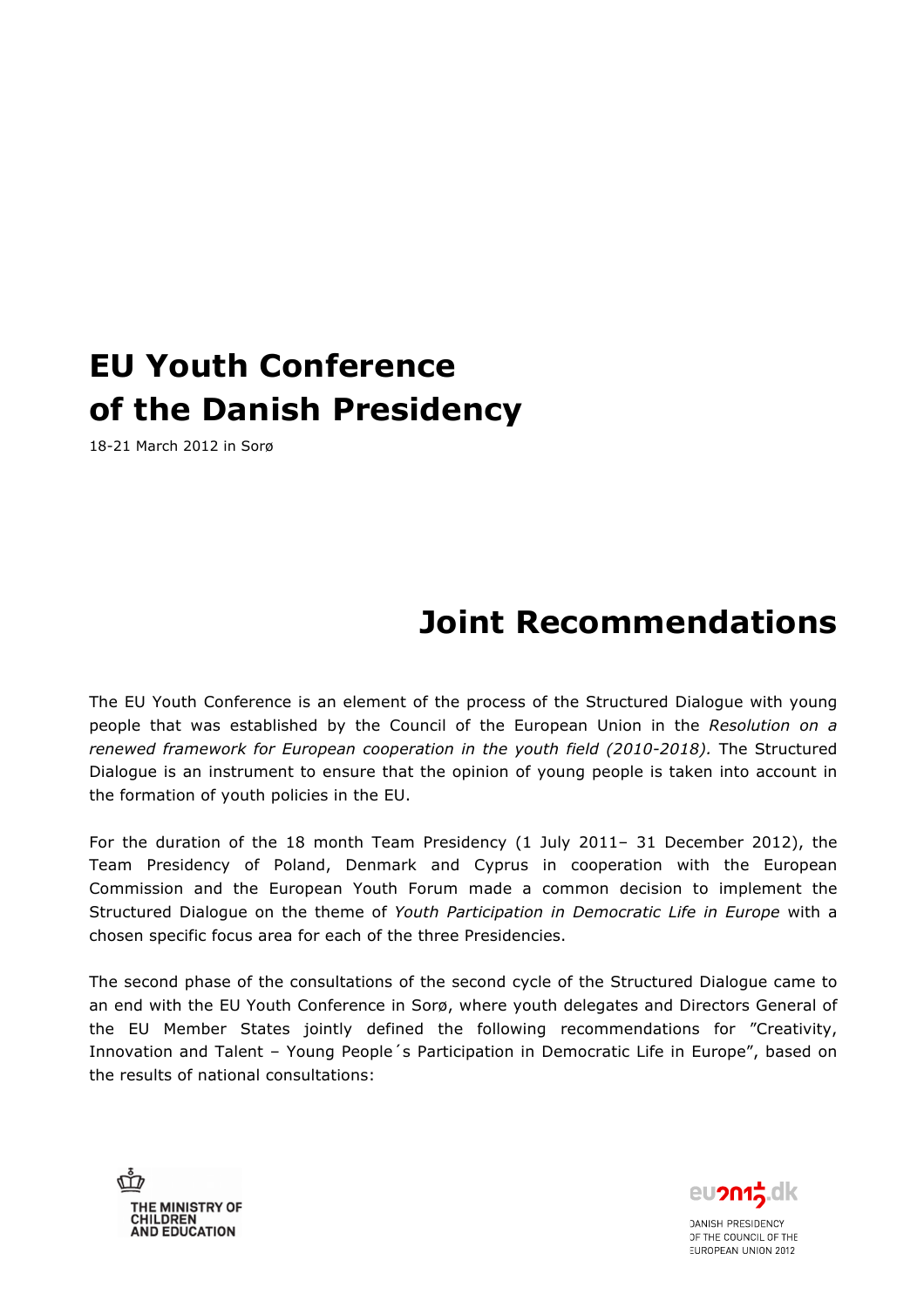### **A: Youth Participation - Elections**

- 1. Member States should make civic education and education in politics compulsory and effective in the formal education system. Civil society organisations, such as youth organisations, should be closely involved throughout that process.
- 2. Member States should ease access to vote by simplifying registration procedures, creating distance voting and e-voting, and by placing polling stations where young people are.

## **B: Youth Participation – Voting Age**

- 1. The European Commission should create and share a user-friendly European database with research and evidence-based information on lowering the voting age to 16 in order to stimulate national debates on the subject.
- 2. The European Commission should invite Member States to start initiatives, such as setting up a voting age commission, in order to stimulate a debate about lowering the voting age to 16 and about the active participation of youth.

#### **C: Motivation for Participation**

- 1. In order to increase youth participation, Member States and the EU should create funding opportunities to establish or improve sustainable local youth facilities, guided by youth workers, where all young people, including non-organised youth, can meet, create and get involved in projects.
- 2. The European Commission and Member States should ensure transparent decisionmaking and should promote co-ownership with young people on youth-related issues. This should be facilitated through a dialogue in which all actors can bring ideas to initiate, decide upon, implement and monitor youth policies and programmes at all levels.

#### **D: The New Programme in the Education and Youth Field**

- 1. The new programme in the education and youth field must promote all young people's civic, social and economic participation and inclusion in society. It must therefore ensure sufficient opportunities for personal and social development through non-formal and informal learning, volunteering, active citizenship, intercultural cooperation and youth work.
- 2. Young people need an independent mechanism based on the EU Youth Strategy, using established youth branding and having its own budget line. This will ensure that both